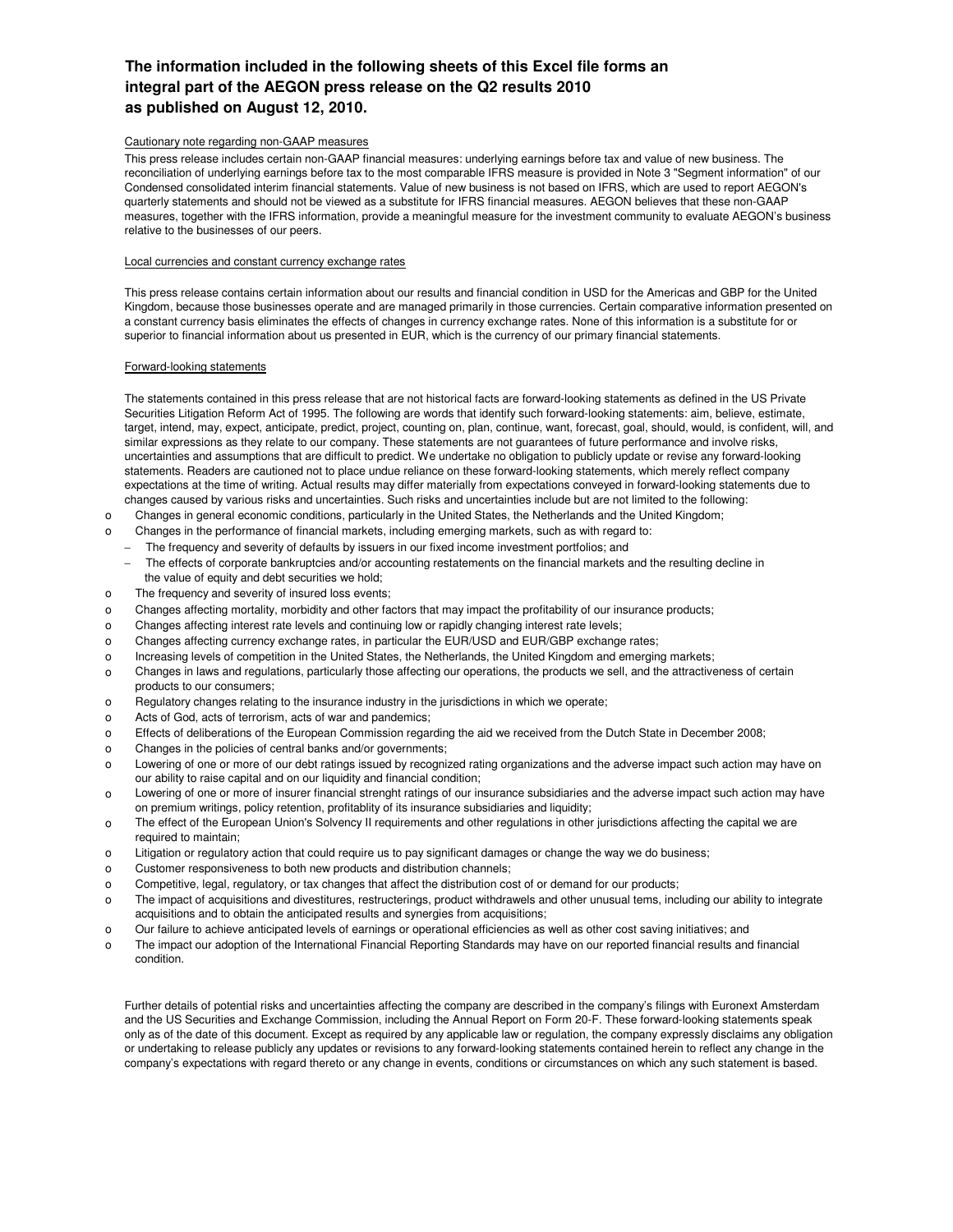| <b>KEY PERFORMANCE INDICATORS</b>           |                |         |         |                |         |               |                 |                 |                |
|---------------------------------------------|----------------|---------|---------|----------------|---------|---------------|-----------------|-----------------|----------------|
| amounts in EUR millions b)                  | Notes          | Q2 2010 | Q1 2010 | $\%$           | Q2 2009 | $\frac{9}{9}$ | <b>YTD 2010</b> | <b>YTD 2009</b> | %              |
| Underlying earnings before tax              |                | 522     | 488     | $\overline{z}$ | 415     | 26            | 1,010           | 317             |                |
| Net income                                  | $\overline{2}$ | 413     | 372     | 11             | (161)   |               | 785             | (334)           |                |
| New life sales                              | 3              | 590     | 538     | 10             | 484     | 22            | 1,128           | 1,051           | $\overline{7}$ |
| Gross deposits excluding run-off businesses | $\overline{4}$ | 7,584   | 7,775   | (2)            | 6,523   | 16            | 15,359          | 14,055          | $\mathcal{G}$  |
| Value of new business (VNB)                 |                | 148     | 146     |                | 181     | (18)          | 294             | 382             | (23)           |
| Return on equity                            | 5              | 9.7%    | 10.1%   | (4)            | 9.4%    | 3             | 9.6%            | 2.1%            |                |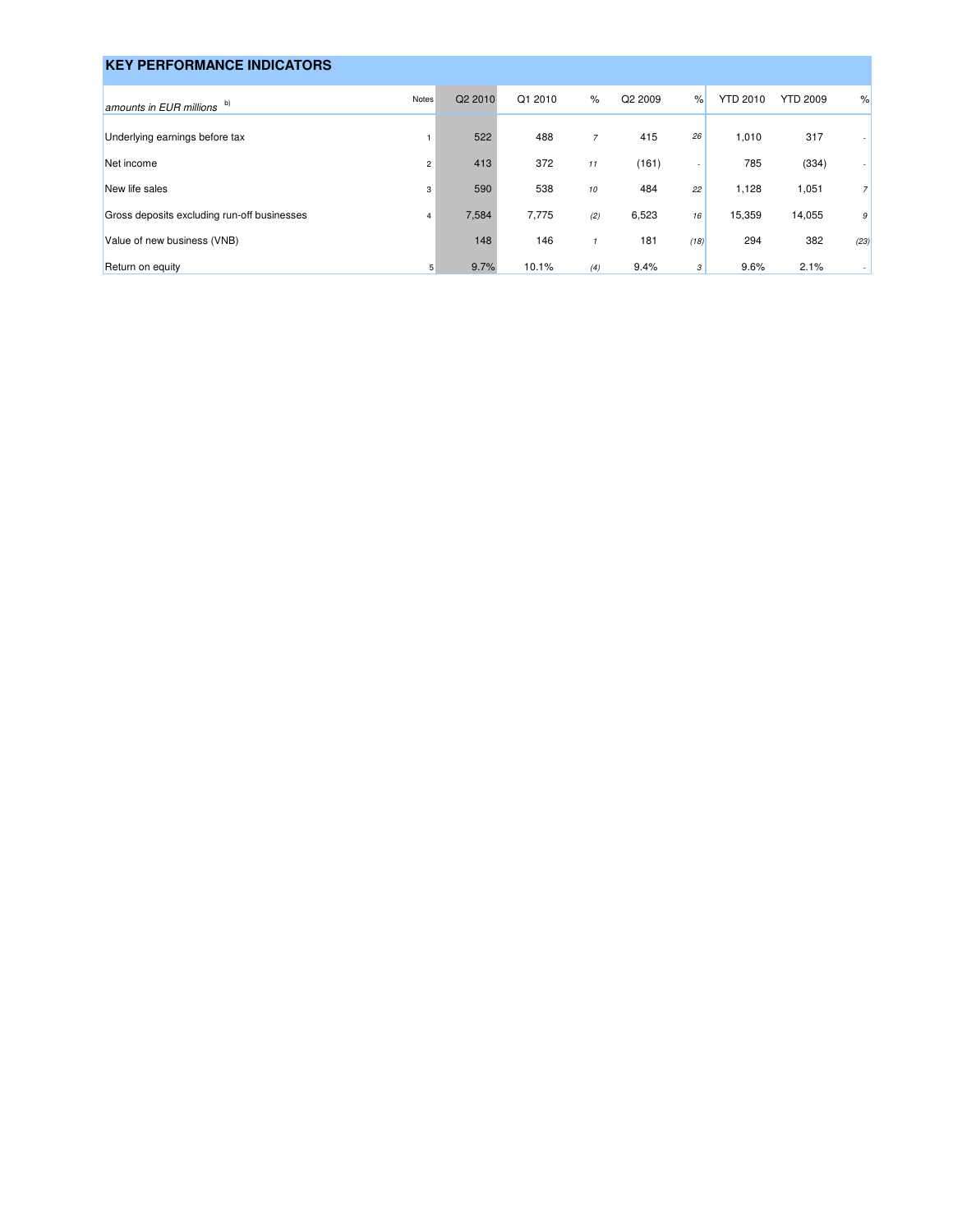| <b>FINANCIAL OVERVIEW</b>                            |         |             |                          |             |                          |                 |                 |                          |
|------------------------------------------------------|---------|-------------|--------------------------|-------------|--------------------------|-----------------|-----------------|--------------------------|
| <b>EUR</b> millions                                  | Q2 2010 | Q1 2010     | $\%$                     | Q2 2009     | %                        | <b>YTD 2010</b> | <b>YTD 2009</b> | $\%$                     |
| Underlying earnings before tax                       |         |             |                          |             |                          |                 |                 |                          |
| Americas                                             | 437     | 379         | 15                       | 289         | 51                       | 816             | 143             |                          |
| The Netherlands                                      | 97      | 104         | (7)                      | 129         | (25)                     | 201             | 201             |                          |
| United Kingdom                                       | 22      | 28          | (21)                     | 20          | 10                       | 50              | 28              | 79                       |
| New markets                                          | 40      | 46          |                          | 49          |                          | 86              | 80              |                          |
|                                                      | (74)    |             | (13)                     |             | (18)                     |                 |                 | 8                        |
| Holding and other<br>Underlying earnings before tax  | 522     | (69)<br>488 | (7)<br>$\overline{7}$    | (72)<br>415 | (3)<br>26                | (143)<br>1,010  | (135)<br>317    | (6)                      |
|                                                      |         |             |                          |             |                          |                 |                 |                          |
| Fair value items                                     | 3       | (16)        |                          | (17)        | ×                        | (13)            | (184)           | 93                       |
| Realized gains / (losses) on investments             | 148     | 126         | 17                       | 21          |                          | 274             | 165             | 66                       |
| Impairment charges                                   | (77)    | (150)       | 49                       | (394)       | 80                       | (227)           | (779)           | 71                       |
| Other income / (charges)                             | (60)    | 23          |                          | (352)       | 83                       | (37)            | (376)           | 90                       |
| Run-off businesses                                   | (49)    | (60)        | 18                       | (9)         |                          | (109)           | 68              |                          |
| Income before tax                                    | 487     | 411         | 18                       | (336)       |                          | 898             | (789)           |                          |
| Income tax                                           | (74)    | (39)        | (90)                     | 175         |                          | (113)           | 455             |                          |
| Net income                                           | 413     | 372         | 11                       | (161)       | $\overline{\phantom{a}}$ | 785             | (334)           | $\sim$                   |
| Net income / (loss) attributable to:                 |         |             |                          |             |                          |                 |                 |                          |
| Equity holders of AEGON N.V.                         | 413     | 371         | 11                       | (161)       |                          | 784             | (334)           |                          |
| Minority interest                                    |         | 1           |                          |             |                          | -1              |                 |                          |
|                                                      |         |             |                          |             |                          |                 |                 |                          |
| Net underlying earnings                              | 390     | 381         | $\boldsymbol{2}$         | 331         | 18                       | 771             | 267             | 189                      |
| Commissions and expenses                             | 1,375   | 1,586       | (13)                     | 1,515       | (9)                      | 2,961           | 3,150           | (6)                      |
| of which operating expenses                          | 841     | 812         | $\overline{\mathcal{L}}$ | 820         | 3                        | 1,653           | 1,667           | (1)                      |
|                                                      |         |             |                          |             |                          |                 |                 |                          |
| <b>New life sales</b>                                |         |             |                          |             |                          |                 |                 |                          |
| Life single premiums                                 | 1,923   | 1,930       |                          | 1,397       | 38                       | 3,853           | 3,371           | 14                       |
| Life recurring premiums annualized                   | 398     | 345         | 15                       | 345         | 15                       | 743             | 715             | $\overline{4}$           |
| Total recurring plus 1/10 single                     | 590     | 538         | 10                       | 484         | 22                       | 1,128           | 1,051           | $\overline{7}$           |
| New life sales                                       |         |             |                          |             |                          |                 |                 |                          |
| Americas                                             | 167     | 145         | 15                       | 136         | 23                       | 312             | 278             | 12                       |
| The Netherlands                                      | 41      | 62          | (34)                     | 32          | 28                       | 103             | 94              | 10                       |
| United Kingdom                                       | 308     | 265         | 16                       | 239         | 29                       | 573             | 518             | 11                       |
| New markets                                          | 74      | 66          | 12                       | 77          | (4)                      | 140             | 161             | (13)                     |
| Total recurring plus 1/10 single                     | 590     | 538         | 10                       | 484         | 22                       | 1,128           | 1,051           | $\overline{z}$           |
| New premium production accident and health insurance | 148     | 148         |                          | 146         | 1                        | 296             | 310             | (5)                      |
| New premium production general insurance             | 15      | 14          | $\overline{7}$           | 11          | 36                       | 29              | 23              | 26                       |
|                                                      |         |             |                          |             |                          |                 |                 |                          |
| Gross deposits (on and off balance)                  |         |             |                          |             |                          |                 |                 |                          |
| Americas                                             | 5,154   | 5,403       | (5)                      | 4,710       | 9                        | 10,557          | 10,646          | (1)                      |
| The Netherlands                                      | 624     | 743         | (16)                     | 720         | (13)                     | 1,367           | 1,182           | 16                       |
| United Kingdom                                       | 19      | 36          | (47)                     | 61          | (69)                     | 55              | 113             | (51)                     |
| New markets                                          | 1,787   | 1,593       | 12                       | 1,032       | 73                       | 3,380           | 2,114           | 60                       |
| Total gross deposits excluding run-off businesses    | 7,584   | 7,775       | (2)                      | 6,523       | 16                       | 15,359          | 14,055          | 9                        |
| Run-off businesses                                   |         |             |                          | 209         |                          |                 | 883             | $\overline{\phantom{a}}$ |
| <b>Total gross deposits</b>                          | 7,584   | 7,775       | (2)                      | 6,732       | 13                       | 15,359          | 14,938          | 3                        |
| Net deposits (on and off balance)                    |         |             |                          |             |                          |                 |                 |                          |
| Americas                                             | 746     | 524         | 42                       | 827         | (10)                     | 1,270           | 2,831           | (55)                     |
| The Netherlands                                      | 55      | 67          | (18)                     | 170         | (68)                     | 122             | 225             | (46)                     |
| United Kingdom                                       | 10      | 29          | (66)                     | 52          | (81)                     | 39              | 101             | (61)                     |
| New markets                                          | 187     | 121         | 55                       | (171)       |                          | 308             | (485)           |                          |
| Total net deposits excluding run-off businesses      | 998     | 741         | 35                       | 878         | 14                       | 1,739           | 2,672           | (35)                     |
| Run-off businesses                                   | (1,837) | (2, 199)    | 16                       | (1, 372)    | (34)                     | (4,036)         | (4,326)         | $\overline{z}$           |
| <b>Total net deposits</b>                            | (839)   | (1, 458)    | 42                       | (494)       | (70)                     | (2, 297)        | (1,654)         | (39)                     |

|                                             | June 30,<br>2010 | Mar. 31.<br>2010 | %              |
|---------------------------------------------|------------------|------------------|----------------|
| Revenue generating investments (total)      | 408.589          | 387.912          | 5 <sup>1</sup> |
| Investments general account                 | 151.394          | 142.254          | 6 <sup>1</sup> |
| Investments for account of policyholders    | 139.717          | 135.385          | 3 <sup>1</sup> |
| Off balance sheet investments third parties | 117.478          | 110.273          | $\overline{7}$ |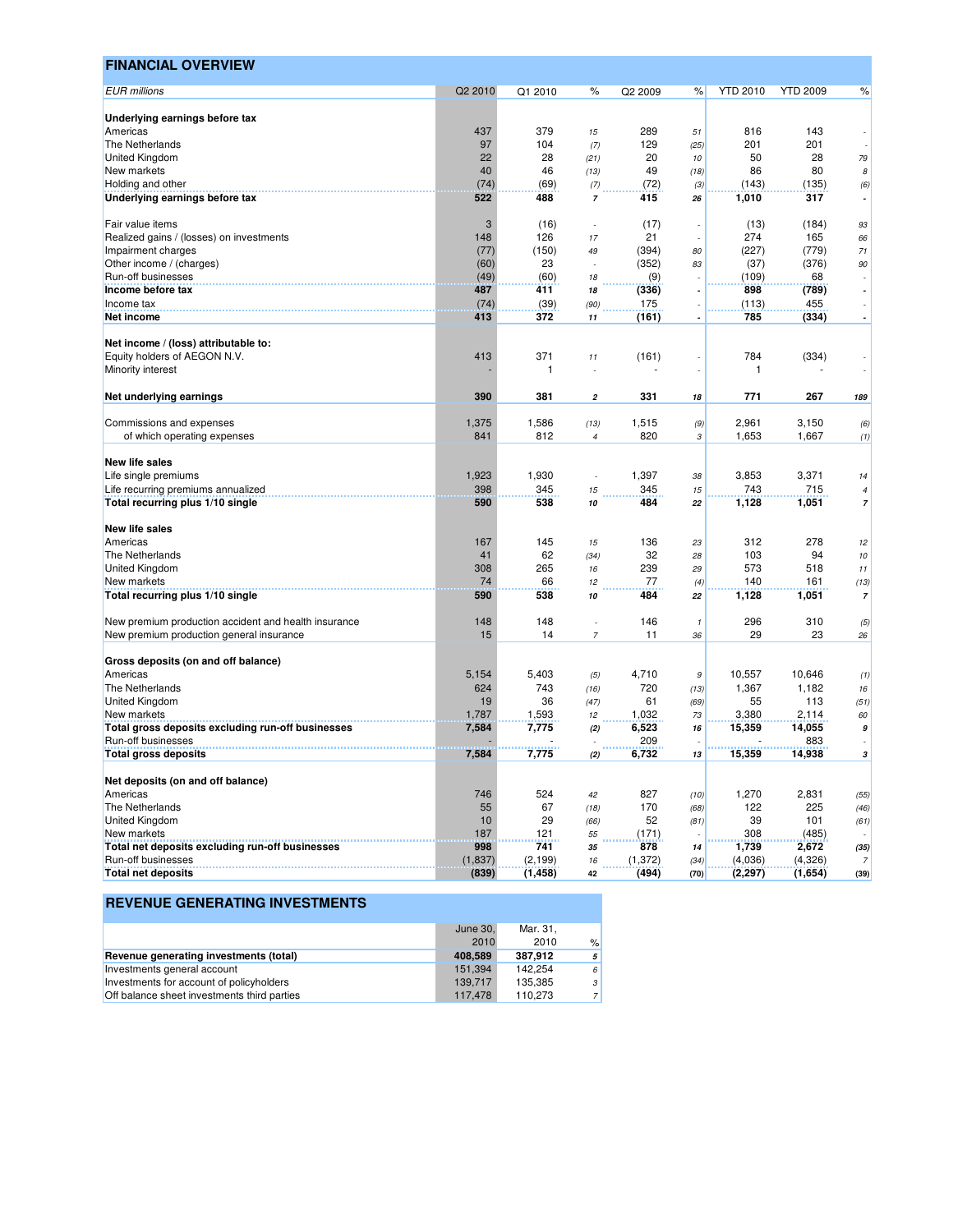| <b>FINANCIAL OVERVIEW, Q2 2010 GEOGRAPHICALLY</b>     |          |                    |                   |                              |                                                   |       |
|-------------------------------------------------------|----------|--------------------|-------------------|------------------------------|---------------------------------------------------|-------|
| <b>EUR millions</b>                                   | Americas | The<br>Netherlands | United<br>Kingdom | <b>New</b><br><b>Markets</b> | Holding,<br>other<br>activities &<br>eliminations | Total |
|                                                       |          |                    |                   |                              |                                                   |       |
| Underlying earnings before tax by line of business    |          |                    |                   |                              |                                                   |       |
| Life                                                  | 197      | 42                 | 17                | 20                           |                                                   | 276   |
| Individual savings and retirement products            | 139      |                    |                   | (5)                          |                                                   | 134   |
| Pensions                                              | 75       | 29                 |                   | 4                            |                                                   | 115   |
| Life reinsurance                                      | 26       |                    |                   |                              |                                                   | 26    |
| Non-life                                              |          | 19                 |                   |                              |                                                   | 20    |
| <b>Distribution</b>                                   |          | 6                  | (2)               |                              |                                                   | 4     |
| Asset Management                                      |          |                    |                   | 12                           |                                                   | 12    |
| Other                                                 |          |                    |                   |                              | (74)                                              | (74)  |
| Share in underlying earnings before tax of associates |          |                    |                   |                              |                                                   | 9     |
| Underlying earnings before tax                        | 437      | 97                 | 22                | 40                           | (74)                                              | 522   |
| Fair value items                                      | (33)     | 68                 | (14)              | (4)                          | (14)                                              | 3     |
| Realized gains / (losses) on investments              | 17       | 23                 | 3                 | 8                            | 97                                                | 148   |
| Impairment charges                                    | (61)     | (6)                | (1)               | (9)                          |                                                   | (77)  |
| Other income / (charges)                              | (105)    | 33                 | 23                | (11)                         |                                                   | (60)  |
| Run-off businesses                                    | (49)     |                    |                   |                              |                                                   | (49)  |
| Income before tax                                     | 206      | 215                | 33                | 24                           | 9                                                 | 487   |
| Income tax                                            | (7       | (45)               | (6                | (9                           | (7)                                               | (74)  |
| Net income                                            | 199      | 170                | 27                | 15                           | 2                                                 | 413   |
| Net underlying earnings                               | 323      | 57                 | 36                | 30                           | (56)                                              | 390   |

# **EMPLOYEE NUMBERS**

|                                                             | June 30, | Mar. $31.$ |
|-------------------------------------------------------------|----------|------------|
|                                                             | 2010     | 2010       |
|                                                             |          |            |
| Employees excluding agents                                  | 25.127   | 25.204     |
| Agents                                                      | 3.011    | 3.044      |
| Total number of employees excluding Associates              | 28.138   | 28.248     |
| AEGON's share of employees (including agents) in Associates | 3.320    | 2.854      |
| Total                                                       | 31.458   | 31.102     |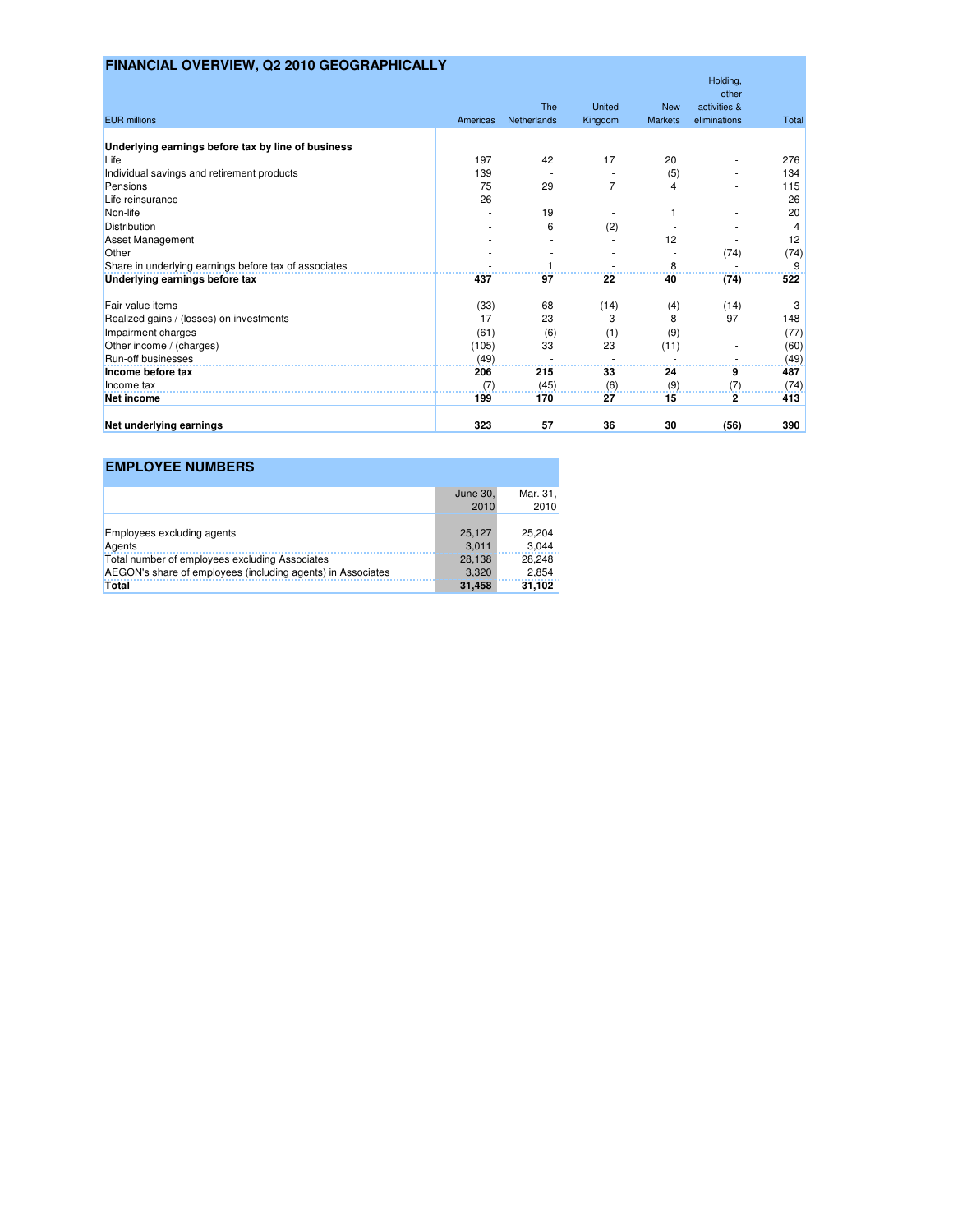| FINANCIAL OVERVIEW, 2010 YEAR-TO-DATE GEOGRAPHICALLY |          |             |         |                |                                   |       |
|------------------------------------------------------|----------|-------------|---------|----------------|-----------------------------------|-------|
|                                                      |          | The         | United  | <b>New</b>     | Holding,<br>other<br>activities & |       |
| <b>EUR millions</b>                                  | Americas | Netherlands | Kingdom | <b>Markets</b> | eliminations                      | Total |
| Underlying earnings before tax by line of business   |          |             |         |                |                                   |       |
| Life                                                 | 345      | 81          | 38      | 41             |                                   | 505   |
| Individual savings and retirement products           | 277      |             |         | (11)           |                                   | 266   |
| Pensions                                             | 137      | 76          | 16      | 8              |                                   | 237   |
| Life reinsurance                                     | 56       |             |         |                |                                   | 56    |
| Non-life                                             |          | 26          |         | 9              |                                   | 35    |
| <b>Distribution</b>                                  |          | 17          | (4)     |                |                                   | 13    |
| <b>Asset Management</b>                              |          |             |         | 19             |                                   | 19    |
| Other                                                |          |             |         |                | (143)                             | (143) |
| Associates                                           |          |             |         | 20             |                                   | 22    |
| Underlying earnings before tax                       | 816      | 201         | 50      | 86             | (143)                             | 1,010 |
| Fair value items                                     | (119)    | 159         | (11)    | (1)            | (41)                              | (13)  |
| Realized gains / (losses) on investments             | 41       | 119         | 6       | 11             | 97                                | 274   |
| Impairment charges                                   | (200)    | (7)         | (9)     | (11)           |                                   | (227) |
| Other income / (charges)                             | (105)    | 33          | 46      | (11)           |                                   | (37)  |
| Run-off businesses                                   | (109)    |             |         |                |                                   | (109) |
| Income before tax                                    | 324      | 505         | 82      | 74             | (87)                              | 898   |
| Income tax                                           | 32       | (112)       | (32)    | (22)           | 21                                | (113) |
| Net income                                           | 356      | 393         | 50      | 52             | (66)                              | 785   |
| Net underlying earnings                              | 618      | 134         | 61      | 62             | (104)                             | 771   |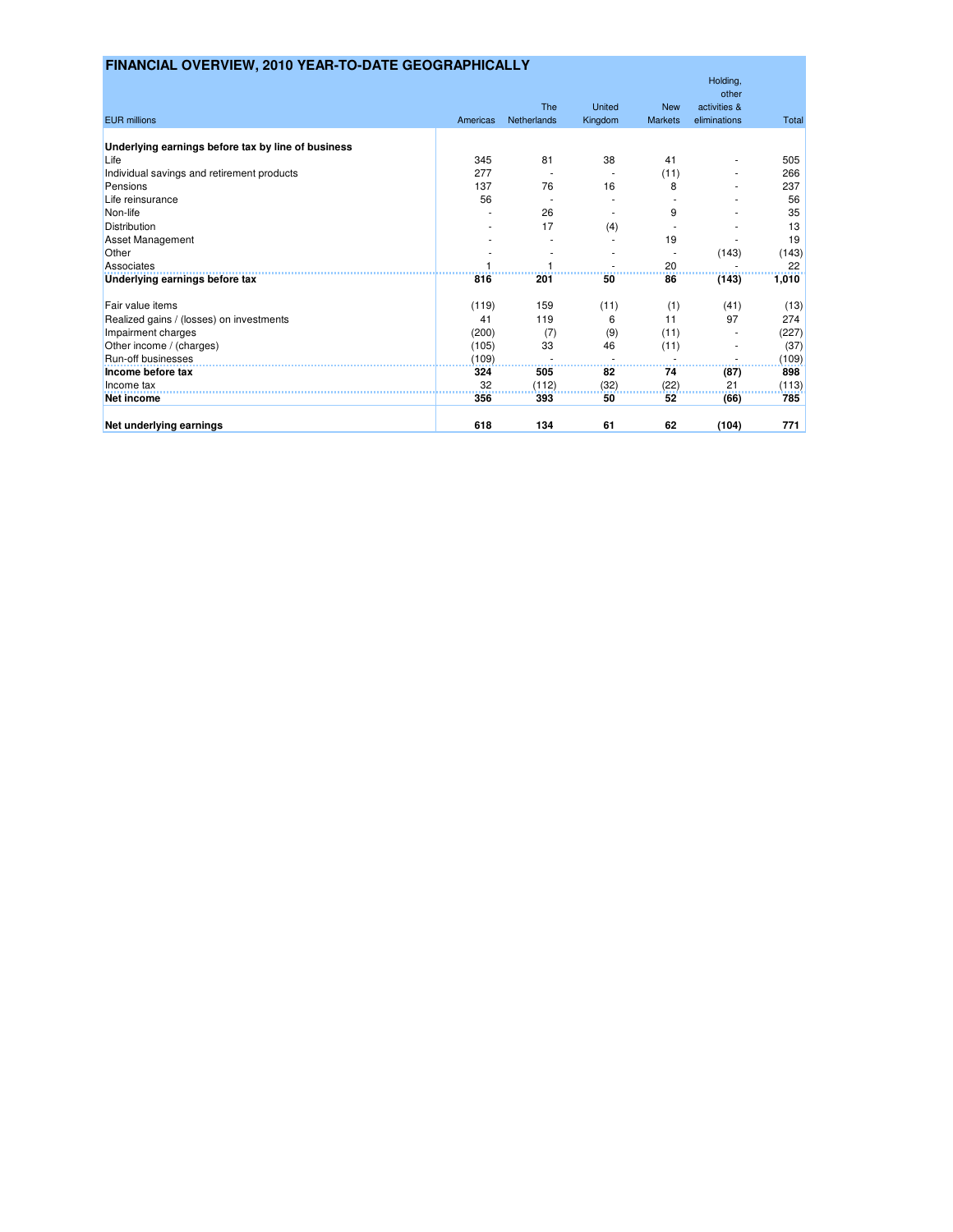| AMERICAS                                                                  |                |              |                |                      |            |                 |                 |                            |
|---------------------------------------------------------------------------|----------------|--------------|----------------|----------------------|------------|-----------------|-----------------|----------------------------|
| <b>USD</b> millions<br>Notes                                              | Q2 2010        | Q1 2010      | $\%$           | Q2 2009              | %          | <b>YTD 2010</b> | <b>YTD 2009</b> | $\%$                       |
|                                                                           |                |              |                |                      |            |                 |                 |                            |
| Underlying earnings before tax by line of business<br>Life and protection | 241            | 194          | 24             | 224                  | 8          | 435             | 422             | $\boldsymbol{\mathcal{S}}$ |
| <b>Fixed annuities</b>                                                    | 125            | 121          | 3              | 68                   | 84         | 246             | 140             | 76                         |
| Variable annuities                                                        | 50             | 69           | (28)           | 34                   | 47         | 119             | (455)           | $\overline{\phantom{a}}$   |
| Retail mutual funds                                                       |                |              |                | (6)                  |            |                 | (10)            | $\overline{\phantom{a}}$   |
| Individual savings and retirement products                                | 175            | 190          | (8)            | 96                   | 82         | 365             | (325)           | $\overline{\phantom{a}}$   |
| Employer solutions & pensions                                             | 95             | 86           | 10             | 59                   | 61         | 181             | 106             | 71                         |
| Life reinsurance<br>Canada                                                | 33<br>15       | 42<br>11     | (21)<br>36     | 17<br>(15)           | 94<br>J.   | 75<br>26        | (13)<br>6       | ×.                         |
| Latin America                                                             |                | 1            |                |                      |            | $\overline{2}$  | (4)             |                            |
| Underlying earnings before tax                                            | 560            | 524          | $\overline{7}$ | 381                  | 47         | 1,084           | 192             | $\overline{\phantom{a}}$   |
| Fair value items                                                          | (39)           | (120)        | 68             | 233                  | ×          | (159)           | 232             |                            |
| Realized gains / (losses) on investments                                  | 21             | 33           | (36)           | 3                    |            | 54              | (1)             |                            |
| Impairment charges                                                        | (73)           | (191)        | 62             | (449)                | 84         | (264)           | (819)           | 68                         |
| Other income / (charges)                                                  | (140)          |              |                |                      |            | (140)           | 1               | $\sim$                     |
| Run- off businesses                                                       | (62)           | (83)         | 25             | (10)                 |            | (145)           | 90              | ÷,                         |
| Income before tax                                                         | 267            | 163          | 64             | 158                  | 69         | 430             | (305)           | $\blacksquare$             |
| Income tax<br>Net income                                                  | (12)<br>255    | 54<br>217    | 18             | 214<br>372           | (31)       | 42<br>472       | 504<br>199      | (92)<br>137                |
|                                                                           |                |              |                |                      |            |                 |                 |                            |
| Net income / (loss) attributable to:                                      |                |              |                |                      |            |                 |                 |                            |
| Equity holders of AEGON N.V.                                              | 255            | 217          | 18             | 372                  | (31)       | 472             | 199             | 137                        |
| Net underlying earnings                                                   | 412            | 408          | 1              | 307                  | 34         | 820             | 186             |                            |
| Commissions and expenses                                                  | 961            | 1,355        | (29)           | 1,271                | (24)       | 2,316           | 2,596           | (11)                       |
| of which operating expenses                                               | 484            | 501          | (3)            | 580                  | (17)       | 985             | 1,145           | (14)                       |
|                                                                           |                |              |                |                      |            |                 |                 |                            |
| New life sales                                                            |                |              |                |                      |            |                 |                 |                            |
| Life single premiums                                                      | 279            | 194          | 44             | 138                  | 102        | 473             | 229             | 107                        |
| Life recurring premiums annualized<br>Total recurring plus 1/10 single    | 184<br>212     | 183<br>202   | 1<br>5         | 173<br>187           | 6<br>13    | 367<br>414      | 349<br>372      | 5<br>11                    |
|                                                                           |                |              |                |                      |            |                 |                 |                            |
| Life & protection                                                         | 134            | 121          | 11             | 117                  | 15         | 255             | 224             | 14                         |
| Employer solutions & pensions                                             | $\overline{4}$ | 9            | (56)           | 8                    | (50)       | 13              | 18              | (28)                       |
| Life reinsurance                                                          | 46             | 47           | (2)            | 47                   | (2)        | 93              | 99              | (6)                        |
| Canada<br>Latin America                                                   | 16<br>12       | 15<br>10     | $\overline{7}$ | 13<br>$\overline{2}$ | 23         | 31<br>22        | 25<br>6         | 24                         |
| Total recurring plus 1/10 single                                          | 212            | 202          | 20<br>5        | 187                  | 13         | 414             | 372             | 11                         |
|                                                                           |                |              |                |                      |            |                 |                 |                            |
| New premium production accident and health insurance                      | 180            | 184          | (2)            | 193                  | (7)        | 364             | 396             | (8)                        |
| Gross deposits (on and off balance) by line of business                   |                |              |                |                      |            |                 |                 |                            |
| Life & protection                                                         | 3              | 3            |                | 2                    | 50         | 6               | 5               |                            |
| <b>Fixed annuities</b>                                                    | 124            | 185          | (33)           | 1,288                | (90)       | 309             | 3,402           | (91)                       |
| Variable annuities                                                        | 1,028          | 809          | 27             | 1,018                | 1          | 1,837           | 1,726           | 6                          |
| Retail mutual funds                                                       | 957<br>2,109   | 976<br>1,970 | (2)            | 513<br>2,819         | 87         | 1,933<br>4,079  | 819<br>5,947    | 136                        |
| Individual savings & retirement products<br>Employer solutions & pensions | 4,311          | 5,217        | (17)           | 3,600                | (25)<br>20 | 9,528           | 8,114           | $17\,$                     |
| Life reinsurance                                                          | 1              | 1            |                | 1                    |            | 2               | $\mathbf{1}$    | 100                        |
| Canada                                                                    | 118            | 286          | (59)           | 59                   | 100        | 404             | 144             | 181                        |
| Total gross deposits excluding run-off businesses                         | 6,542          | 7,477        | (13)           | 6,481                | 1          | 14,019          | 14,211          | (1)                        |
| Run- off businesses                                                       |                |              |                | 302                  |            |                 | 1,179           |                            |
| <b>Total gross deposits</b>                                               | 6,542          | 7,477        | (13)           | 6,783                | (4)        | 14,019          | 15,390          | (9)                        |
| Net deposits (on and off balance) by line of business                     |                |              |                |                      |            |                 |                 |                            |
| Life & protection                                                         | (12)           | (15)         |                | (13)                 | 8          | (27)            | (34)            |                            |
| <b>Fixed annuities</b>                                                    | (653)          | (543)        | (20)           | 389                  | ×,         | (1, 196)        | 1,464           |                            |
| Variable annuities                                                        | 217            | (23)         |                | 397                  | (45)       | 194             | 395             | (51)                       |
| Retail mutual funds<br>Individual savings & retirement products           | 357<br>(79)    | 418<br>(148) | (15)           | 107<br>893           |            | 775<br>(227)    | (144)<br>1,715  |                            |
| Employer solutions & pensions                                             | 1,264          | 1,386        | (9)            | 375                  |            | 2,650           | 2,253           | 18                         |
| Life reinsurance                                                          | (15)           | (15)         |                | (18)                 | 17         | (30)            | (38)            | 21                         |
| Canada                                                                    | (197)          | (482)        | 59             | (69)                 | (186)      | (679)           | (118)           |                            |
| Total net deposits excluding run-off businesses                           | 961            | 726          | 32             | 1,168                | (18)       | 1,687           | 3,778           | (55)                       |
| Run-off businesses                                                        | (2, 317)       | (3,043)      |                | (1,927)              | (20)       | (5,360)         | (5, 774)        |                            |
| <b>Total net deposits</b>                                                 | (1, 356)       | (2, 317)     | 41             | (759)                | (79)       | (3,673)         | (1,996)         | (84)                       |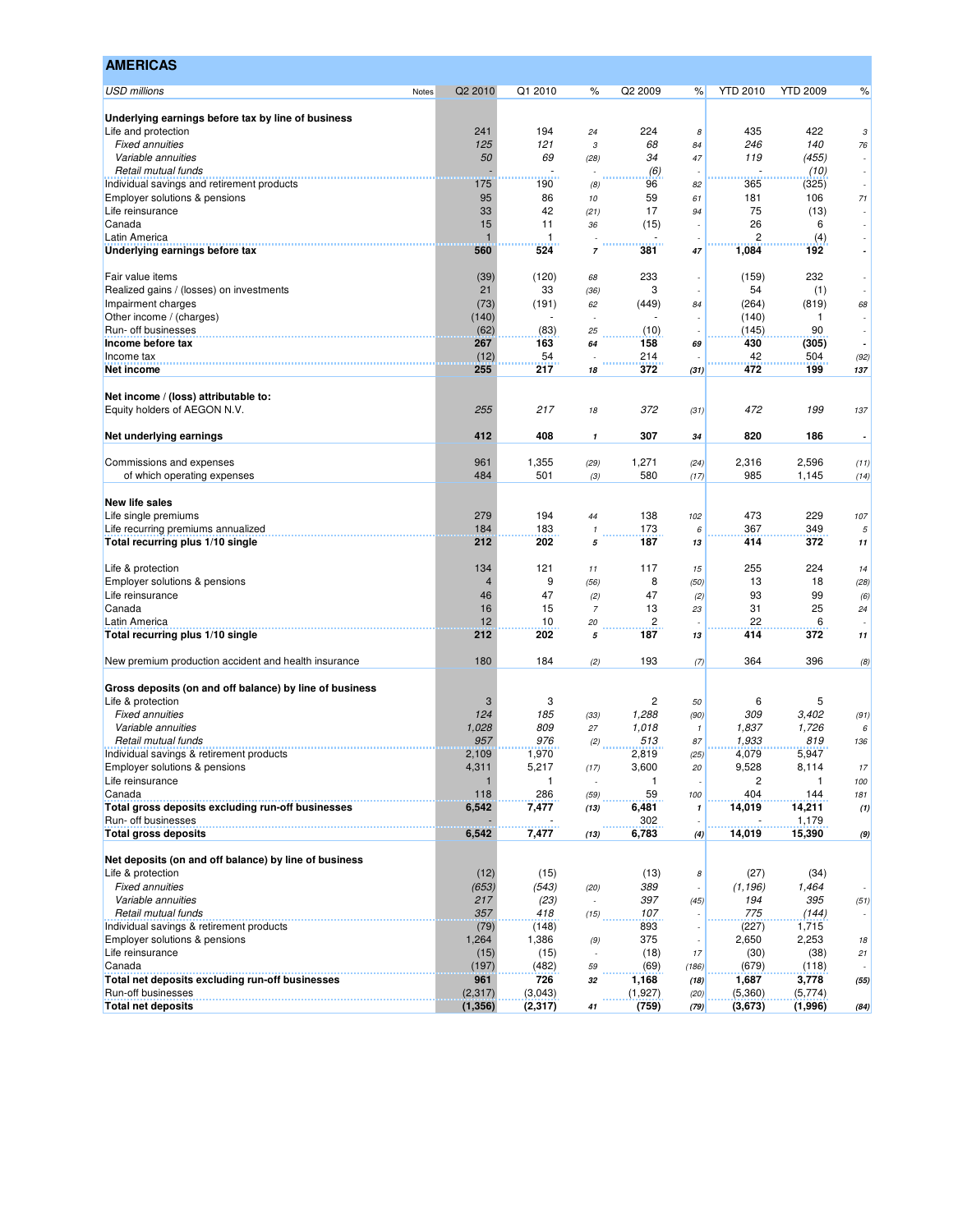| <b>REVENUE GENERATING INVESTMENTS</b>       |          |          |      |
|---------------------------------------------|----------|----------|------|
|                                             | June 30. | Mar. 31, |      |
|                                             | 2010     | 2010     | $\%$ |
| Revenue generating investments (total)      | 301,630  | 305.832  | (1)  |
| Investments general account                 | 126.348  | 125,186  |      |
| Investments for account of policyholders    | 69.401   | 73.214   | (5)  |
| Off balance sheet investments third parties | 105.881  | 107.432  | (1)  |

For the amounts in euro see the Financial Supplement.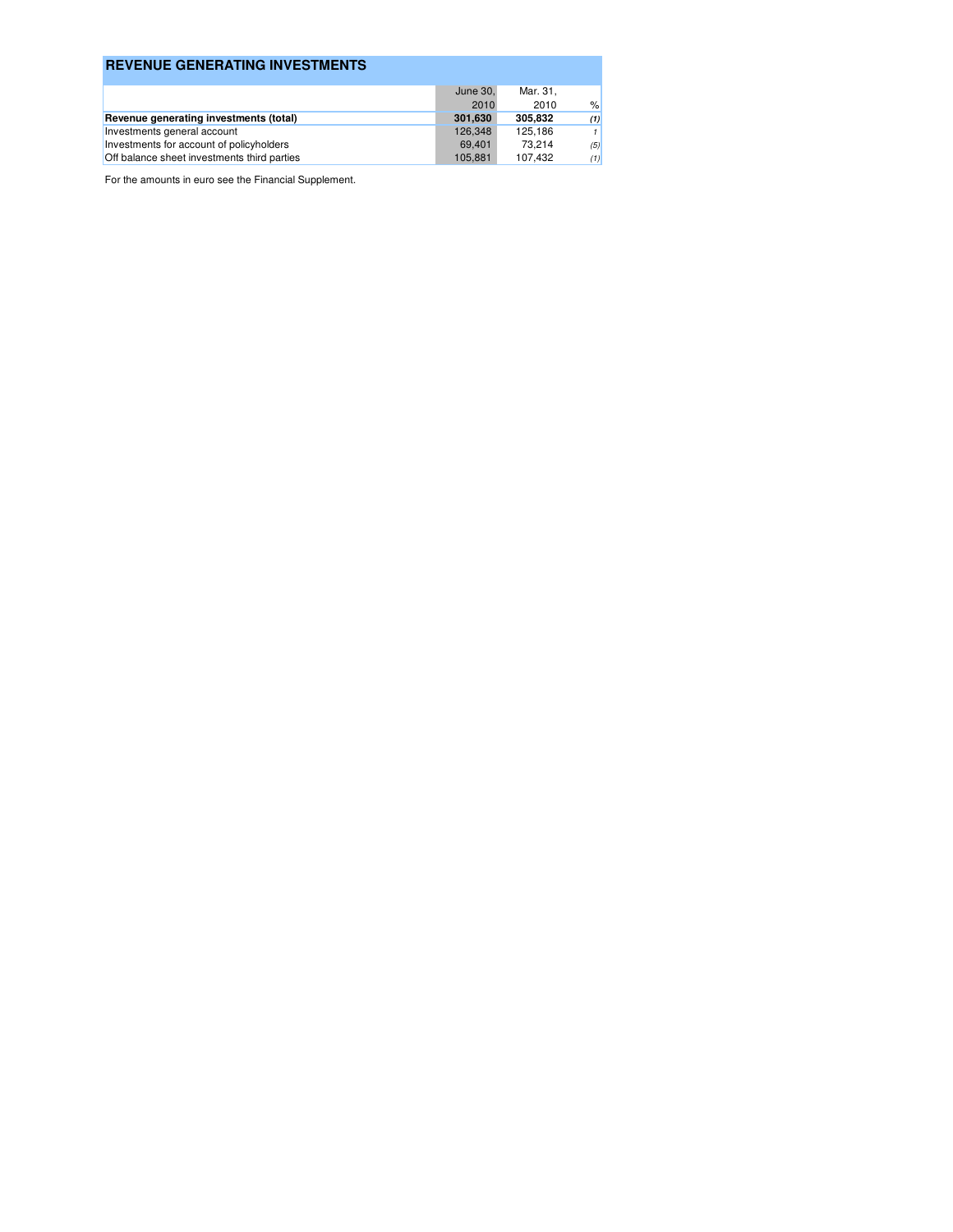| <b>THE NETHERLANDS</b>                                  |       |              |                |      |                |                          |                 |                 |                |
|---------------------------------------------------------|-------|--------------|----------------|------|----------------|--------------------------|-----------------|-----------------|----------------|
| <b>EUR</b> millions                                     | Notes | Q2 2010      | Q1 2010        | $\%$ | Q2 2009        | %                        | <b>YTD 2010</b> | <b>YTD 2009</b> | $\%$           |
|                                                         |       |              |                |      |                |                          |                 |                 |                |
| Underlying earnings before tax by line of business      |       |              |                |      |                |                          |                 |                 |                |
| Life and Savings                                        |       | 42           | 39             | 8    | 58             | (28)                     | 81              | 93              | (13)           |
| Pensions                                                |       | 29           | 47             | (38) | 57             | (49)                     | 76              | 83              | (8)            |
| Non life                                                |       | 19           | $\overline{7}$ | 171  | 11             | 73                       | 26              | 13              | 100            |
| <b>Distribution</b>                                     |       | 6            | 11             | (45) | 3              | 100                      | 17              | 12              | 42             |
| Share in underlying earnings before tax of associates   |       | $\mathbf{1}$ |                |      |                |                          | -1              |                 |                |
| Underlying earnings before tax                          |       | 97           | 104            | (7)  | 129            | (25)                     | 201             | 201             | ÷.             |
| Fair value items                                        |       | 68           | 91             | (25) | (80)           | ×,                       | 159             | (298)           | ÷              |
| Realized gains / (losses) on investments                |       | 23           | 96             | (76) | (15)           |                          | 119             | 123             | (3)            |
| Impairment charges                                      |       | (6)          | (1)            |      | (28)           | 79                       | (7)             | (106)           | 93             |
| Other income / (charges)                                |       | 33           |                |      |                |                          | 33              |                 | ×.             |
| Income before tax                                       |       | 215          | 290            | (26) | 6              | J.                       | 505             | (80)            | $\blacksquare$ |
| Income tax                                              |       | (45)         | (67)           | 33   | (2)            |                          | (112)           | 43              |                |
| Net income                                              |       | 170          | 223            | (24) | 4              | $\overline{\phantom{a}}$ | 393             | (37)            | $\blacksquare$ |
|                                                         |       |              |                |      |                |                          |                 |                 |                |
| Net income / (loss) attributable to:                    |       |              |                |      |                |                          |                 |                 |                |
| Equity holders of AEGON N.V.                            |       | 170          | 223            | (24) | $\overline{4}$ |                          | 393             | (37)            |                |
|                                                         |       |              |                |      |                |                          |                 |                 |                |
| Net underlying earnings                                 |       | 57           | 77             | (26) | 93             | (39)                     | 134             | 148             | (9)            |
| Commissions and expenses                                |       | 263          | 264            |      | 274            | (4)                      | 527             | 581             | (9)            |
| of which operating expenses                             |       | 182          | 182            | ٠    | 192            | (5)                      | 364             | 409             | (11)           |
|                                                         |       |              |                |      |                |                          |                 |                 |                |
| <b>New life sales</b>                                   |       |              |                |      |                |                          |                 |                 |                |
| Life single premiums                                    |       | 241          | 397            | (39) | 145            | 66                       | 638             | 536             | 19             |
| Life recurring premiums annualized                      |       | 18           | 22             | (18) | 17             | 6                        | 40              | 40              |                |
| Total recurring plus 1/10 single                        |       | 41           | 62             | (34) | 32             | 28                       | 103             | 94              | 10             |
|                                                         |       |              |                |      |                |                          |                 |                 |                |
| Life and Savings                                        |       | 21           | 27             | (22) | 19             | 11                       | 48              | 42              | $14$           |
| Pensions                                                |       | 20           | 35             | (43) | 13             | 54                       | 55              | 52              | 6              |
| Total recurring plus 1/10 single                        |       | 41           | 62             | (34) | 32             | 28                       | 103             | 94              | 10             |
| New premium production accident and health insurance    |       | 4            | 11             | (64) | 3              | 33                       | 15              | 10              | 50             |
| New premium production general insurance                |       | 6            | 8              | (25) | 6              |                          | 14              | 13              | 8              |
|                                                         |       |              |                |      |                |                          |                 |                 |                |
| Gross deposits (on and off balance) by line of business |       |              |                |      |                |                          |                 |                 |                |
| Life and Savings                                        |       | 534          | 683            | (22) | 587            | (9)                      | 1,217           | 1,037           | 17             |
| Pensions                                                |       | 90           | 60             | 50   | 133            | (32)                     | 150             | 145             | 3              |
| <b>Total gross deposits</b>                             |       | 624          | 743            | (16) | 720            | (13)                     | 1,367           | 1,182           | 16             |
|                                                         |       |              |                |      |                |                          |                 |                 |                |
| Net deposits (on and off balance) by line of business   |       |              |                |      |                |                          |                 |                 |                |
| Life and Savings                                        |       | 50           | 82             | (39) | 43             | 16                       | 132             | (24)            |                |
| Pensions                                                |       | 5<br>55      | (15)<br>67     |      | 127<br>170     | (96)                     | (10)<br>122     | 249<br>225      |                |
| <b>Total net deposits</b>                               |       |              |                | (18) |                | (68)                     |                 |                 | (46)           |
|                                                         |       |              |                |      |                |                          |                 |                 |                |

|                                             | June 30.<br>2010 | Mar. 31.<br>2010 | %   |
|---------------------------------------------|------------------|------------------|-----|
| Revenue generating investments (total)      | 69.091           | 70.867           | (3) |
| Investments general account                 | 35,203           | 36.294           | (3) |
| Investments for account of policyholders    | 23.605           | 23.665           |     |
| Off balance sheet investments third parties | 10.283           | 10.908           | (6) |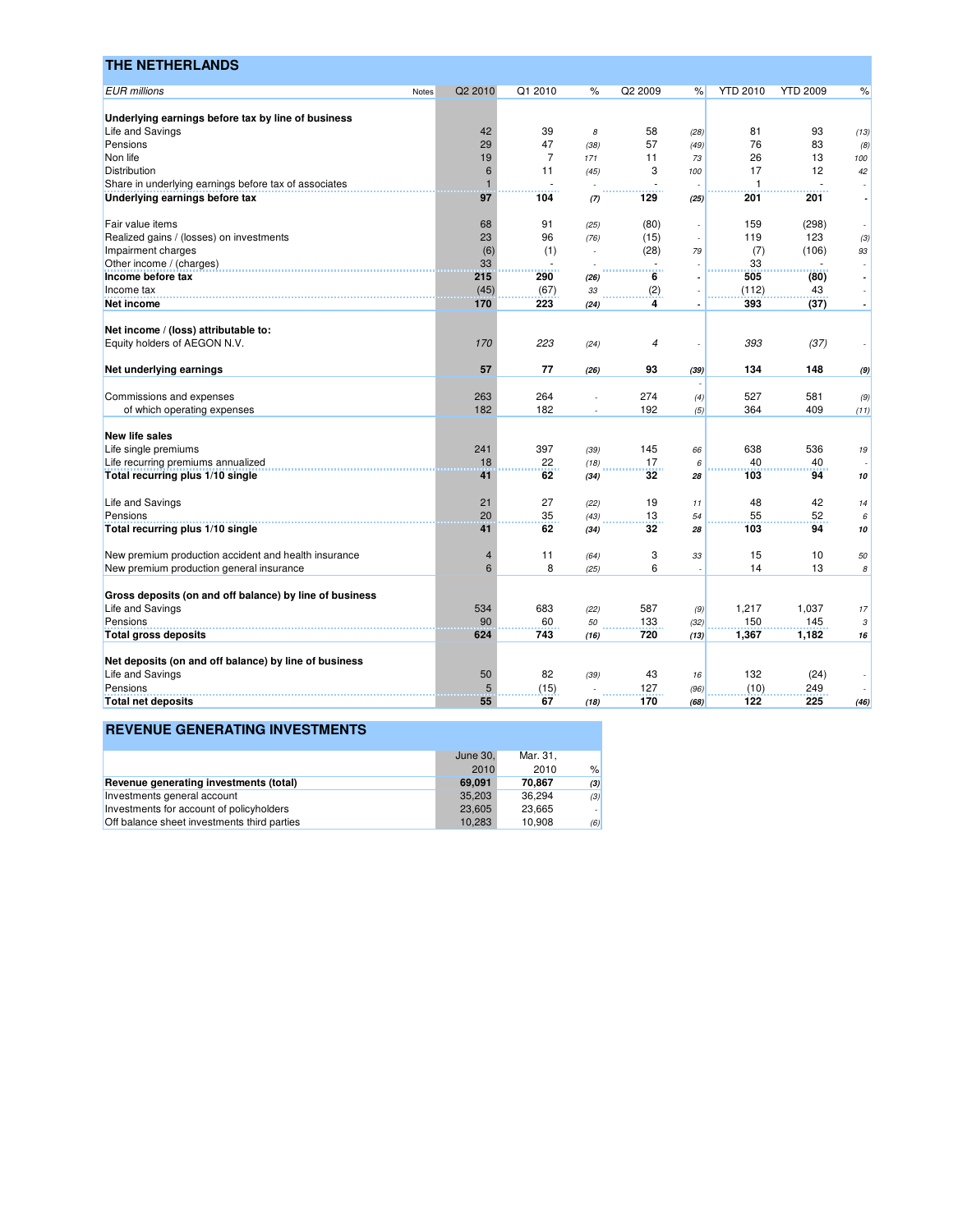| <b>UNITED KINGDOM</b>                                   |                      |                |      |                |                |                 |                 |                          |
|---------------------------------------------------------|----------------------|----------------|------|----------------|----------------|-----------------|-----------------|--------------------------|
| <b>GBP</b> millions<br><b>Notes</b>                     | Q2 2010              | Q1 2010        | $\%$ | Q2 2009        | %              | <b>YTD 2010</b> | <b>YTD 2009</b> | $\%$                     |
| Underlying earnings before tax by line of business      |                      |                |      |                |                |                 |                 |                          |
| Life                                                    | 15                   | 18             | (17) | 11             | 36             | 33              | 18              | 83                       |
| Pensions                                                | 5                    | 9              | (44) | $\overline{7}$ | (29)           | 14              | 12              | 17                       |
| <b>Distribution</b>                                     | (2)                  | (2)            |      | (2)            |                | (4)             | (5)             | 20                       |
| Underlying earnings before tax                          | 18                   | 25             | (28) | 16             | 13             | 43              | 25              | 72                       |
| Fair value items                                        | (11)                 | $\overline{c}$ |      | 13             |                | (9)             | 14              |                          |
| Realized gains / (losses) on investments                | 3                    | $\overline{c}$ | 50   | 13             | (77)           | 5               | 19              | (74)                     |
| Impairment charges                                      | (1)                  | (7)            | 86   | (30)           | 97             | (8)             | (43)            | 81                       |
| Other income / (charges)                                | 19<br>$\overline{7}$ | 21             | (10) | 30             | (37)           | 40              | 8               |                          |
| Income before tax                                       | 28                   | 43             | (35) | 42             | (33)           | 71              | 23              | $\blacksquare$           |
| Income tax attributable to policyholder return          | (19)                 | (21)           | 10   | (29)           | 34             | (40)            | (7)             | $\overline{\phantom{a}}$ |
| Income before income tax on shareholders return         | 9                    | 22             | (59) | 13             | (31)           | 31              | 16              | 94                       |
| Income tax on shareholders return                       | 15                   | (2)            |      | 4              |                | 13              | 9               | 44                       |
| Net income                                              | 24                   | 20             | 20   | 17             | 41             | 44              | 25              | 76                       |
|                                                         |                      |                |      |                |                |                 |                 |                          |
| Net income / (loss) attributable to:                    |                      |                |      |                |                |                 |                 |                          |
| Equity holders of AEGON N.V.                            | 24                   | 20             | 20   | 17             | 41             | 44              | 25              | 76                       |
| Net underlying earnings                                 | 31                   | 22             | 41   | 21             | 48             | 53              | 32              | 66                       |
| Commissions and expenses                                | 181                  | 170            | 6    | 169            | $\overline{7}$ | 351             | 322             | 9                        |
| of which operating expenses                             | 95                   | 95             |      | 101            | (6)            | 190             | 197             | (4)                      |
|                                                         |                      |                |      |                |                |                 |                 |                          |
| <b>New life sales</b>                                   | 8                    |                |      |                |                |                 |                 |                          |
| Life single premiums                                    | 1,050                | 1,139          | (8)  | 879            | 19             | 2,189           | 2,078           | 5                        |
| Life recurring premiums annualized                      | 158                  | 121            | 31   | 122            | 30             | 279             | 255             | 9                        |
| Total recurring plus 1/10 single                        | 263                  | 235            | 12   | 210            | 25             | 498             | 463             | 8                        |
| Life                                                    | 23                   | 26             | (12) | 41             | (44)           | 49              | 112             | (56)                     |
| Pensions                                                | 240                  | 209            | 15   | 169            | 42             | 449             | 351             | 28                       |
| Total recurring plus 1/10 single                        | 263                  | 235            | 12   | 210            | 25             | 498             | 463             | 8                        |
| Gross deposits (on and off balance) by line of business |                      |                |      |                |                |                 |                 |                          |
| Variable annuities                                      | 16                   | 32             | (50) | 54             | (70)           | 48              | 101             | (52)                     |
| <b>Total gross deposits</b>                             | 16                   | 32             | (50) | 54             | (70)           | 48              | 101             | (52)                     |
| Net deposits (on and off balance) by line of business   |                      |                |      |                |                |                 |                 |                          |
| Variable annuities                                      | 9                    | 25             | (64) | 45             | (80)           | 34              | 90              | (62)                     |
| <b>Total net deposits</b>                               | 9                    | 25             | (64) | 45             | (80)           | 34              | 90              | (62)                     |

|                                          | June 30. | Mar. 31. |                |
|------------------------------------------|----------|----------|----------------|
|                                          | 2010     | 2010     | %              |
| Revenue generating investments (total)   | 51.738   | 53.572   | (3)            |
| Investments general account              | 7.856    | 7.498    | 5 <sup>1</sup> |
| Investments for account of policyholders | 43.882   | 46.074   | (5)            |

For the amounts in euro see the Financial Supplement.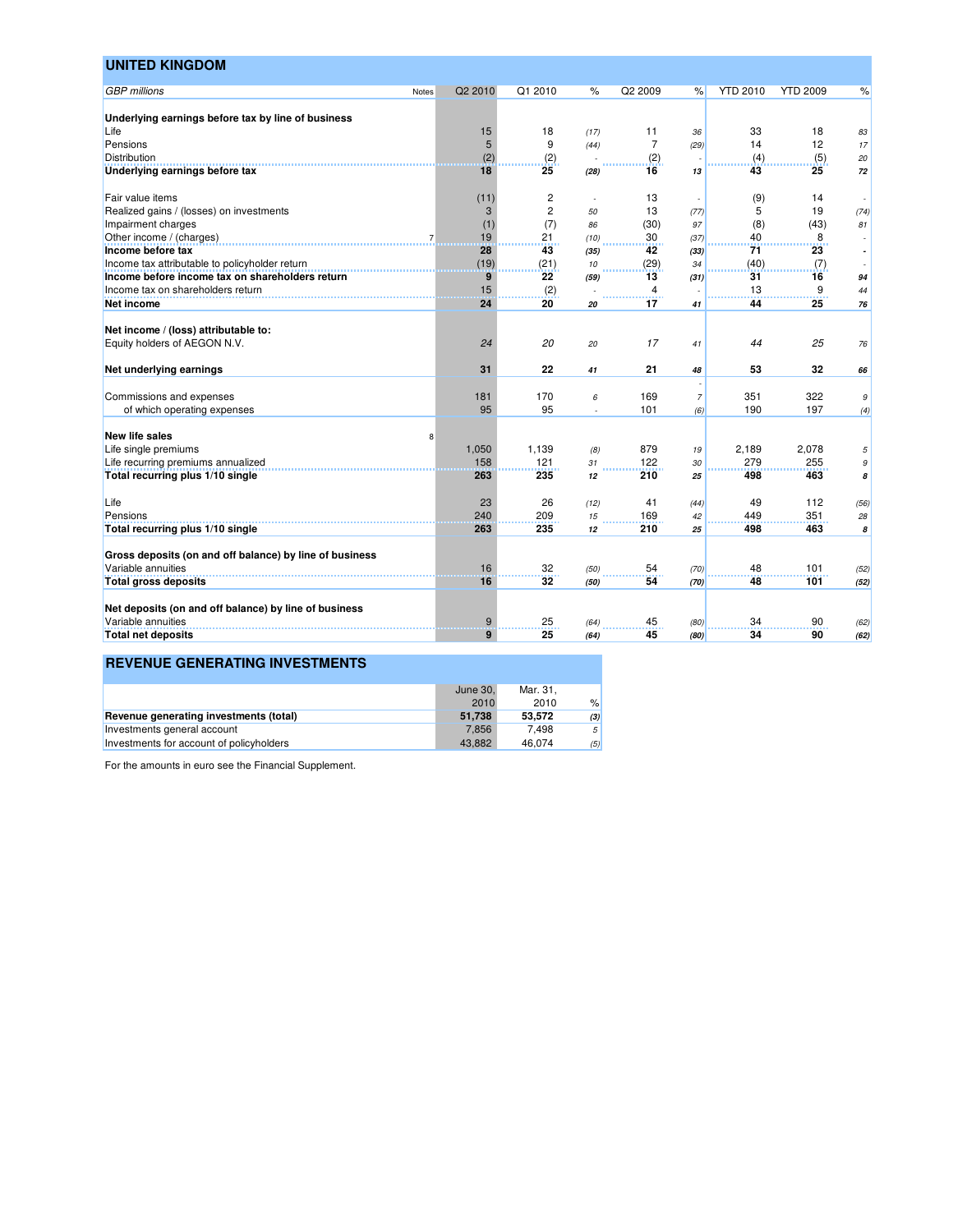| NEW MARKETS                                         |                |                         |      |                |                          |                 |                 |                          |
|-----------------------------------------------------|----------------|-------------------------|------|----------------|--------------------------|-----------------|-----------------|--------------------------|
| <b>EUR</b> millions<br>Notes                        | Q2 2010        | Q1 2010                 | %    | Q2 2009        | %                        | <b>YTD 2010</b> | <b>YTD 2009</b> | $\%$                     |
| Underlying earnings before tax                      |                |                         |      |                |                          |                 |                 |                          |
| Central Eastern Europe                              | 19             | 27                      | (30) | 29             | (34)                     | 46              | 55              | (16)                     |
| Asia                                                | (11)           | (6)                     | (83) | $\overline{c}$ |                          | (17)            | (6)             | (183)                    |
| Spain & France                                      | 19             | 20                      | (5)  | 18             | 6                        | 39              | 32              | 22                       |
| Variable Annuities Europe                           | $\mathbf{1}$   | (2)                     |      |                | $\overline{\phantom{a}}$ | (1)             | (1)             |                          |
| <b>AEGON Asset Management</b>                       | 12             | 7                       | 71   |                |                          | 19              |                 |                          |
| Underlying earnings before tax                      | 40             | 46                      | (13) | 49             | (18)                     | 86              | 80              | 8                        |
| Fair value items                                    | (4)            | 3                       |      | $\overline{4}$ |                          | (1)             | $\overline{7}$  |                          |
| Realized gains / (losses) on investments            | 8              | 3                       | 167  | $\mathbf{1}$   | J.                       | 11              | 3               | ÷                        |
| Impairment charges                                  | (9)            | (2)                     |      | (1)            | i,                       | (11)            | (5)             | (120)                    |
| Other income / (charges)                            | (11)           |                         |      | (385)          | 97                       | (11)            | (385)           | 97                       |
| Income before tax                                   | 24             | 50                      | (52) | (332)          |                          | 74              | (300)           |                          |
| Income tax                                          | (9)            | (13)                    | 31   | (11)           | 18                       | (22)            | (35)            | 37                       |
| Net income                                          | 15             | 37                      | (59) | (343)          |                          | 52              | (335)           | $\overline{a}$           |
| Net income / (loss) attributable to:                |                |                         |      |                |                          |                 |                 |                          |
| Equity holders of AEGON N.V.                        | 15             | 36                      | (58) | (343)          |                          | 51              | (335)           |                          |
| <b>Minority Interest</b>                            |                | $\mathbf{1}$            |      |                |                          | 1               |                 |                          |
| Net underlying earnings                             | 30             | 32                      | (6)  | 38             | (21)                     | 62              | 45              | 38                       |
| Commissions and expenses                            | 169            | 175                     | (3)  | 85             | 99                       | 344             | 196             | 76                       |
| of which operating expenses                         | 127            | 133                     | (5)  | 51             | 149                      | 260             | 110             | 136                      |
| <b>New life sales</b>                               |                |                         |      |                |                          |                 |                 |                          |
| Life single premiums                                | 234            | 108                     | 117  | 142            | 65                       | 342             | 334             | $\overline{c}$           |
| Life recurring premiums annualized                  | 51             | 55                      | (7)  | 63             | (19)                     | 106             | 128             | (17)                     |
| Total recurring plus 1/10 single                    | 74             | 66                      | 12   | 77             | (4)                      | 140             | 161             | (13)                     |
| Life                                                | 66             | 53                      | 25   | 48             | 38                       | 119             | 98              | 21                       |
| Associates                                          | 8              | 13                      | (38) | 29             | (72)                     | 21              | 63              | (67)                     |
| Total recurring plus 1/10 single                    | 74             | 66                      | 12   | 77             | (4)                      | 140             | 161             | (13)                     |
|                                                     |                |                         |      |                |                          |                 |                 |                          |
| Central Eastern Europe                              | 24             | 19                      | 26   | 18             | 33                       | 43              | 33              | 30                       |
| Asia                                                | 9              | 10                      | (10) | 6              | 50                       | 19              | 20              | (5)                      |
| Spain & France                                      | 41             | 37                      | 11   | 53             | (23)                     | 78              | 108             | (28)                     |
| Total recurring plus 1/10 single                    | 74             | 66                      | 12   | 77             | (4)                      | 140             | 161             | (13)                     |
| New premium production accidem and health insurance | $\overline{4}$ | $\overline{\mathbf{4}}$ |      | $\mathbf{1}$   |                          | 8               | 3               | 101                      |
| New premium production general insurance            | 9              | 6                       | 50   | 5              | 80                       | 15              | 10              | 50                       |
| Gross deposits (on and off balance)                 |                |                         |      |                |                          |                 |                 |                          |
| Central Eastern Europe                              | 249            | 226                     | 10   | 189            | 32                       | 475             | 368             | 29                       |
| Asia                                                | 10             | 25                      | (60) |                |                          | 35              | $\overline{4}$  |                          |
| Spain & France                                      | 12             | 44                      | (73) | 11             | 9                        | 56              | 19              | 195                      |
| Variable Annuities Europe                           | 175            | 188                     | (7)  | 180            | (3)                      | 363             | 326             | 11                       |
| <b>AEGON Asset Management</b>                       | 1,341          | 1,110                   | 21   | 652            | 106                      | 2,451           | 1,397           | 75                       |
| <b>Total gross deposits</b>                         | 1,787          | 1,593                   | 12   | 1,032          | 73                       | 3,380           | 2,114           | 60                       |
| Net deposits (on and off balance)                   |                |                         |      |                |                          |                 |                 |                          |
| Central Eastern Europe                              | 149            | 69                      | 116  | 112            | 33                       | 218             | 206             | 6                        |
| Asia                                                | 9              | 25                      | (64) | $\mathbf{1}$   |                          | 34              | $\overline{2}$  |                          |
| Spain & France                                      | $\overline{4}$ | 25                      | (84) | (3)            |                          | 29              | (12)            | $\overline{\phantom{a}}$ |
| Variable Annuities Europe                           | 47             | 79                      | (41) | 52             | (10)                     | 126             | 95              | 33                       |
| <b>AEGON Asset Management</b>                       | (22)           | (77)                    | 71   | (333)          | 93                       | (99)            | (776)           | 87                       |
| <b>Total net deposits</b>                           | 187            | 121                     | 55   | (171)          |                          | 308             | (485)           |                          |

|                                             | June 30. | Mar. 31. |                |
|---------------------------------------------|----------|----------|----------------|
|                                             | 2010     | 2010     | %              |
| Revenue generating investments (total)      | 29.692   | 28.233   | 5 <sup>1</sup> |
| Investments general account                 | 2.900    | 2.941    | (1)            |
| Investments for account of policyholders    | 5.882    | 5.629    | $\overline{4}$ |
| Off balance sheet investments third parties | 20.910   | 19.663   | 6 <sup>1</sup> |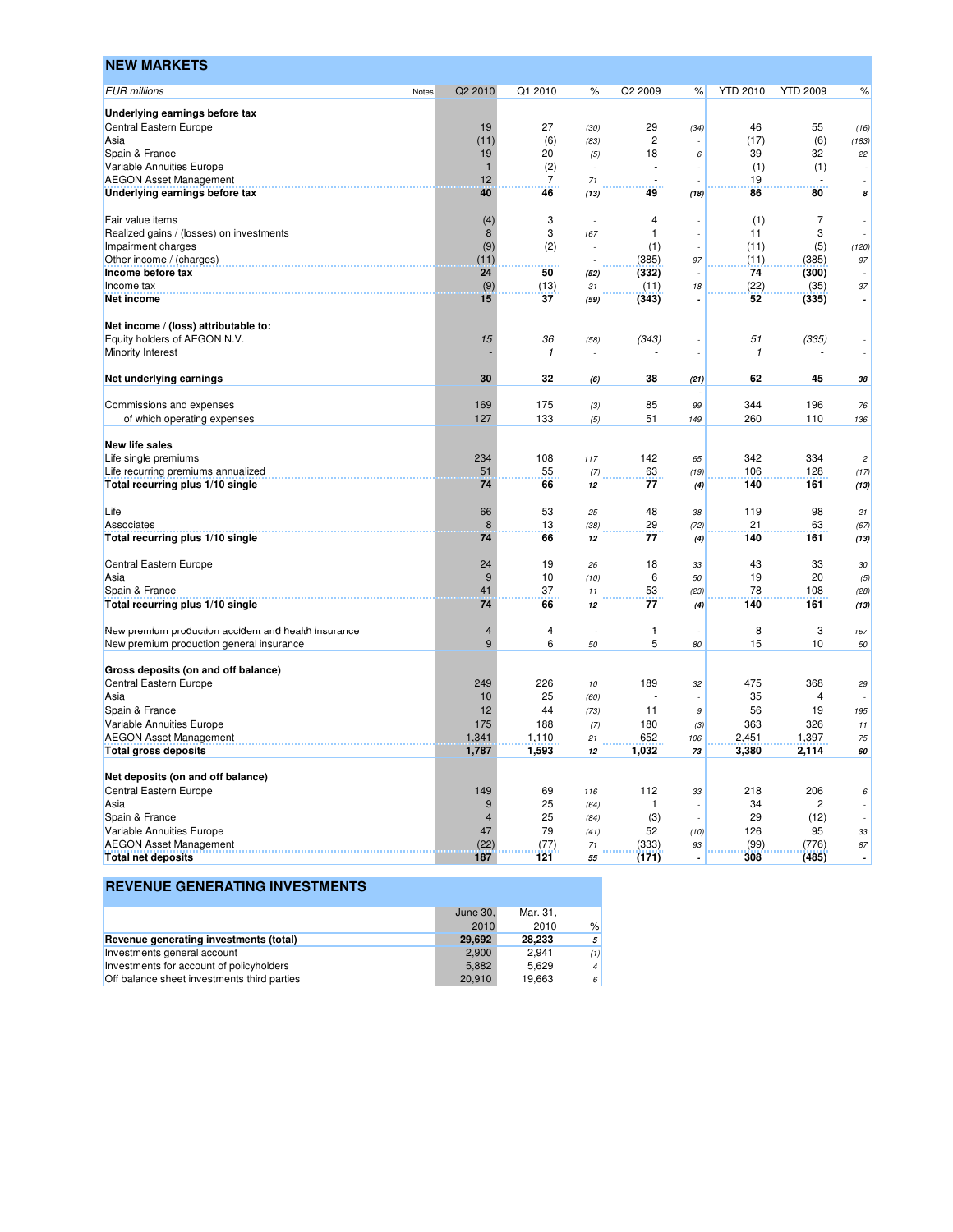| <b>VALUE OF NEW BUSINESS AND IRR</b> |                     |            |      |                            |      |                 |                 |      |
|--------------------------------------|---------------------|------------|------|----------------------------|------|-----------------|-----------------|------|
|                                      | <b>VNB</b>          | <b>VNB</b> |      | <b>VNB</b>                 |      | <b>VNB</b>      | <b>VNB</b>      |      |
| <b>EUR</b> millions, after tax       | Q <sub>2</sub> 2010 | Q1 2010    | %    | Q <sub>2</sub> 2009        | $\%$ | <b>YTD 2010</b> | <b>YTD 2009</b> | %    |
|                                      |                     |            |      |                            |      |                 |                 |      |
| Americas                             | 62                  | 52         | 19   | 66                         | (6)  | 114             | 145             | (21) |
| The Netherlands                      | 30                  | 49         | (39) | 36                         | (17) | 80              | 67              | 19   |
| <b>United Kingdom</b>                | 24                  | 14         | 71   | 45                         | (47) | 37              | 103             | (64) |
| New Markets                          | 32                  | 31         |      | 34<br>-------------------- | (6)  | 63              | 68              | (7)  |
| Total                                | 148                 | 146        |      | 181                        | (18) | 294             | 382             | (23) |

|                                | IRR %   | IRR%    | IRR%    |
|--------------------------------|---------|---------|---------|
| <b>EUR</b> millions, after tax | Q2 2010 | Q1 2010 | Q2 2009 |
|                                |         |         |         |
| Americas                       | 12.9    | 12.6    | 11.1    |
| The Netherlands                | 17.0    | 19.2    | 29.5    |
| <b>United Kingdom</b>          | 11.9    | 10.7    | 13.8    |
| New Markets                    | 35.3    | 34.2    | 39.5    |
| Total                          | 18.4    | 19.3    | 21.9    |

| <b>MODELED NEW BUSINESS, APE AND DEPOSITS</b> |         |                         |      |                             |               |                 |                         |      |  |  |
|-----------------------------------------------|---------|-------------------------|------|-----------------------------|---------------|-----------------|-------------------------|------|--|--|
|                                               |         | <b>Premium business</b> |      |                             |               |                 | <b>Premium business</b> |      |  |  |
|                                               |         | <b>APE</b>              |      |                             |               |                 | <b>APE</b>              |      |  |  |
| <b>Notes</b><br><b>EUR</b> millions           | Q2 2010 | Q1 2010                 | %    | Q <sub>2</sub> 2009         | $\frac{9}{6}$ | <b>YTD 2010</b> | <b>YTD 2009</b>         | $\%$ |  |  |
| 9                                             |         |                         |      |                             |               |                 |                         |      |  |  |
| Americas                                      | 266     | 245                     | 9    | 245                         | 9             | 511             | 511                     |      |  |  |
| The Netherlands                               | 58      | 93                      | (38) | 44                          | 32            | 150             | 122                     | 23   |  |  |
| <b>United Kingdom</b>                         | 303     | 265                     | 14   | 179                         | 69            | 569             | 403                     | 41   |  |  |
| New Markets                                   | 97      | 80                      | 21   | 186<br>-------------------- | (48)          | 177             | 388                     | (54) |  |  |
| Total                                         | 724     | 683                     | ь    | 654                         | 11            | 1,408           | 1,423                   | (1)  |  |  |

|                       | <b>Deposit business</b><br><b>Deposits</b> |                     |      |                             |      | <b>Deposit business</b><br><b>Deposits</b> |                 |      |  |  |
|-----------------------|--------------------------------------------|---------------------|------|-----------------------------|------|--------------------------------------------|-----------------|------|--|--|
| <b>EUR</b> millions   | Q <sub>2</sub> 2010                        | Q1 2010             | %    | Q <sub>2</sub> 2009         | %    | <b>YTD 2010</b>                            | <b>YTD 2009</b> | %    |  |  |
|                       |                                            |                     |      |                             |      |                                            |                 |      |  |  |
| Americas              | 4.325                                      | 3.926               | 10   | 5.112                       | (15) | 8.250                                      | 10.364          | (20) |  |  |
| <b>United Kingdom</b> |                                            | 34                  | (50) |                             |      | -51                                        |                 |      |  |  |
| <b>New Markets</b>    | 303                                        | 307<br>------------ | (1)  | 186<br>-------------------- | 63   | 610                                        | 322             | 89   |  |  |
| Total                 | 4.645                                      | 4,267               | 9    | 5,298                       | (12) | 8.911                                      | 10.687          | (17) |  |  |

# **VNB/PVNBP SUMMARY**

|                                     |                     | <b>Premium business</b> |                      |                    | <b>Premium business</b><br><b>VNB</b><br><b>PVNBP</b><br>VNB/<br><b>YTD 2010</b><br>%<br>64<br>2.240 |       |              |                   |
|-------------------------------------|---------------------|-------------------------|----------------------|--------------------|------------------------------------------------------------------------------------------------------|-------|--------------|-------------------|
|                                     | <b>VNB</b>          | <b>PVNBP</b>            | VNB/<br><b>PVNBP</b> | VNB/<br><b>APE</b> |                                                                                                      |       | <b>PVNBP</b> | VNB<br><b>APE</b> |
| <b>Notes</b><br><b>EUR</b> millions | Q <sub>2</sub> 2010 |                         | $\%$                 | $\%$               |                                                                                                      |       |              | $\%$              |
| 10                                  |                     |                         |                      |                    |                                                                                                      |       |              |                   |
| Americas                            | 36                  | 1,198                   | 3.0                  | 13.6               |                                                                                                      |       | 2.8          | 12.5              |
| The Netherlands                     | 30                  | 383                     | 7.9                  | 52.5               | 80                                                                                                   | 1,092 | 7.3          | 52.9              |
| <b>United Kingdom</b>               | 24                  | 2.197                   | 1.1                  | 7.8                | 37                                                                                                   | 3.921 | 1.0          | 6.6               |
| <b>New Markets</b>                  | 26                  | 801                     | 3.3                  | 27.1               | 49<br>------------------                                                                             | .390  | 3.5          | 27.5              |
| Total                               | 116                 | 4.579                   | 2.5                  | 16.1               | 229                                                                                                  | 8.643 | 2.7          | 16.3              |

|                                     |            | <b>Deposit business</b> |                      |                         |                 | <b>Deposit business</b> |                     |                         |
|-------------------------------------|------------|-------------------------|----------------------|-------------------------|-----------------|-------------------------|---------------------|-------------------------|
|                                     | <b>VNB</b> | <b>PVNBP</b>            | VNB/<br><b>PVNBP</b> | VNB/<br><b>Deposits</b> | <b>VNB</b>      | <b>PVNBP</b>            | VNB<br><b>PVNBP</b> | VNB/<br><b>Deposits</b> |
| <b>Notes</b><br><b>EUR</b> millions | Q2 2010    |                         | $\%$                 | $\frac{9}{6}$           | <b>YTD 2010</b> |                         | %                   | $\%$                    |
| 10                                  |            |                         |                      |                         |                 |                         |                     |                         |
| Americas                            | 26         | 6,189                   | 0.4                  | 0.6                     | 50              | 11.742                  | 0.4                 | 0.6                     |
| <b>United Kingdom</b>               | (0)        | 17                      | (0.3)                | (0.3)                   | (0)             | 51                      | (0.6)               | (0.6)                   |
| New Markets                         | 6          | 445                     | 1.2                  | 1.8                     | 15<br>.         | 948                     | 1.5                 | 2.4                     |
| Total                               | 31         | 6,650                   | 0.5                  | 0.7                     | 64              | 12.741                  | 0.5                 | 0.7                     |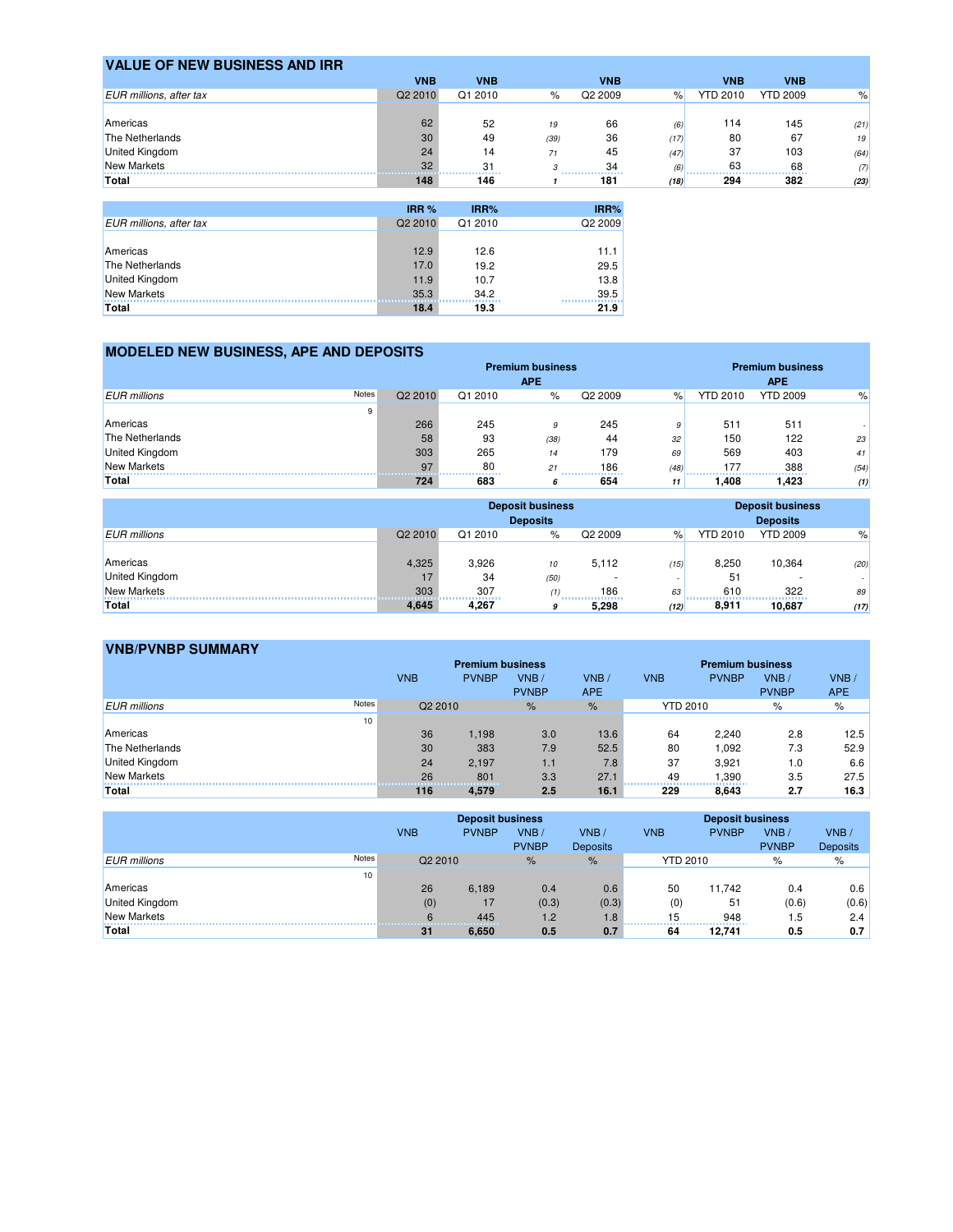### **Notes:**

- 1) For a definition of underlying earnings and the reconciliation from underlying earnings to income before tax we refer to Note 3 "Segment information" of our Condensed consolidated interim financial statements.
- <sup>2)</sup> Net income refers to net income attributable to equity holders of AEGON N.V. and minority interest.
- $3)$  New life sales is defined as new recurring premiums + 1/10 of single premiums.
- 4) Deposits on and off balance sheet. Run-off businesses includes results of business units where management has decided to exit the market and to run-off the existing block of business.
- <sup>5)</sup> Return on equity is calculated by dividing the net underlying earnings after cost of leverage by the average shareholders' equity excluding the preferred shares and the revaluation reserve.
- $6$  Capital securities that are denominated in foreign currencies are, for purposes of calculating the capital base ratio, revalued to the period-end exchange rate. All ratios exclude AEGON's revaluation reserve.
- $7$  Included in other income/(charges) are charges made to policyholders with respect to income tax in the United Kingdom.
- 8) Includes production on investment contracts without a discretionary participation feature of which the proceeds are not recognized as revenues but are directly added to our investment contract liabilities.
- $9$  APE = recurring premium + 1/10 single premium.
- 10) PVNBP: Present Value New Business Premium.
- a) The calculation of the IGD (Insurance Group Directive) capital surplus and ratio are based on Solvency I capital requirements on IFRS for entities within the EU (Pillar 1 for AEGON UK), and local regulatory solvency measurements for non-EU entities. Specifically, required capital for the life insurance companies in the US is calculated as two times the upper end of the Company Action Level range (200%) as applied by the National Association of Insurance Commissioners in the US. The calculation of the IGD ratio excludes the available and required capital of the UK With-Profit funds. In the UK solvency surplus calculation the local regulator only allows the available capital number of the With-Profit funds included in overall local available capital to be equal to the amount of With-Profit funds' required capital.
- <sup>b)</sup> The results in this release are unaudited.